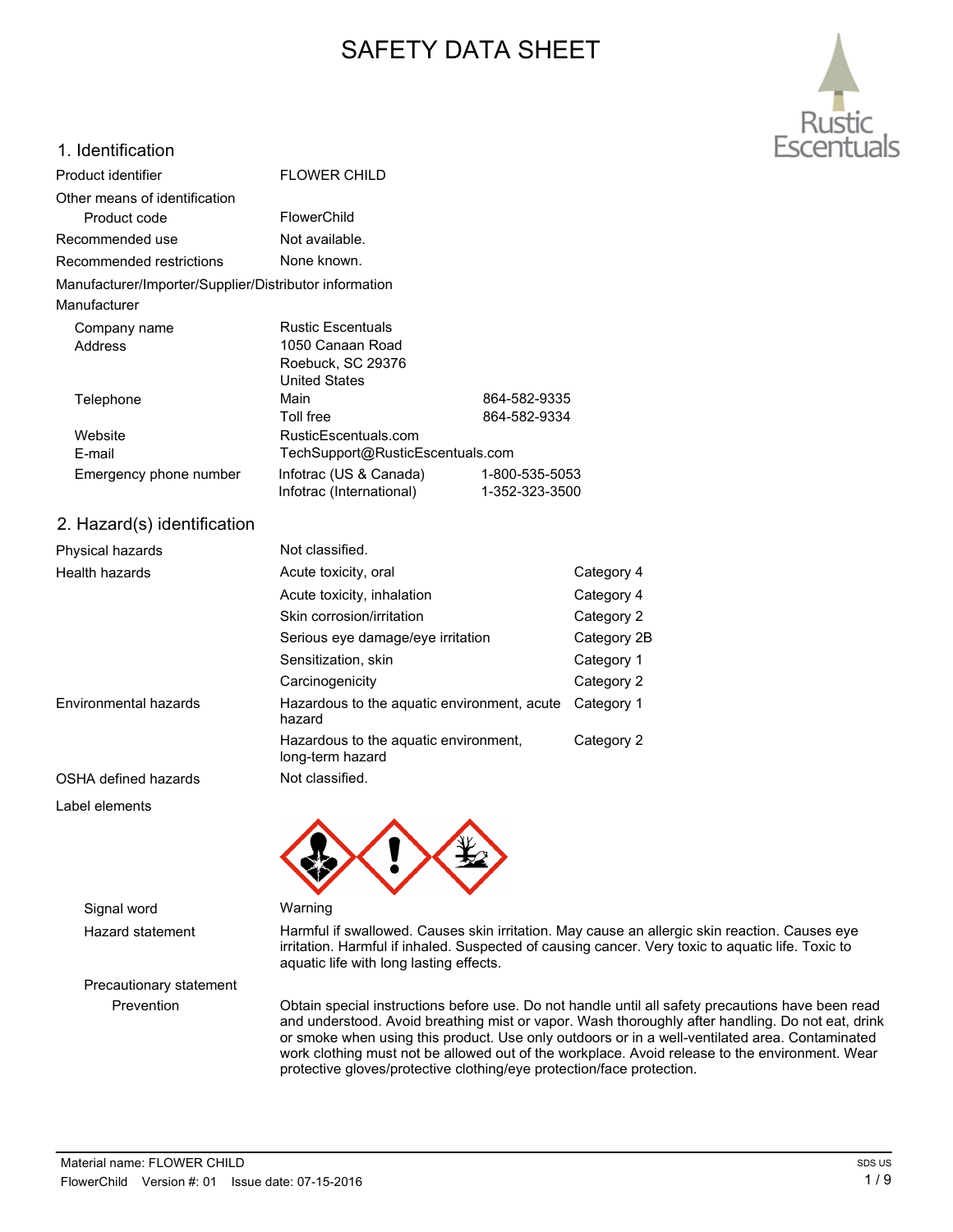| Response                                     | If swallowed: Call a poison center/doctor if you feel unwell. If on skin: Wash with plenty of water. If<br>inhaled: Remove person to fresh air and keep comfortable for breathing. If in eyes: Rinse<br>cautiously with water for several minutes. Remove contact lenses, if present and easy to do.<br>Continue rinsing. If exposed or concerned: Get medical advice/attention. Call a poison<br>center/doctor if you feel unwell. Rinse mouth. If skin irritation or rash occurs: Get medical<br>advice/attention. If eye irritation persists: Get medical advice/attention. Take off contaminated<br>clothing and wash before reuse. Collect spillage. |
|----------------------------------------------|-----------------------------------------------------------------------------------------------------------------------------------------------------------------------------------------------------------------------------------------------------------------------------------------------------------------------------------------------------------------------------------------------------------------------------------------------------------------------------------------------------------------------------------------------------------------------------------------------------------------------------------------------------------|
| Storage                                      | Store locked up.                                                                                                                                                                                                                                                                                                                                                                                                                                                                                                                                                                                                                                          |
| Disposal                                     | Dispose of contents/container in accordance with local/regional/national/international regulations.                                                                                                                                                                                                                                                                                                                                                                                                                                                                                                                                                       |
| Hazard(s) not otherwise<br>classified (HNOC) | None known.                                                                                                                                                                                                                                                                                                                                                                                                                                                                                                                                                                                                                                               |
| Supplemental information                     | 25.51% of the mixture consists of component(s) of unknown acute oral toxicity. 96.43% of the<br>mixture consists of component(s) of unknown acute inhalation toxicity. 29.63% of the mixture<br>consists of component(s) of unknown acute hazards to the aquatic environment. 9.55% of the<br>mixture consists of component(s) of unknown long-term hazards to the aquatic environment.                                                                                                                                                                                                                                                                   |

## 3. Composition/information on ingredients

| <b>Mixtures</b>                                                                   |                |                    |
|-----------------------------------------------------------------------------------|----------------|--------------------|
| Chemical name                                                                     | CAS number     | %                  |
| Benzyl benzoate                                                                   | 120-51-4       | $30 - 540*$        |
| Bis (2-Ethylhexyl) Adipate                                                        | 103-23-1       | $30 - 540*$        |
| (1,7,7-Trimethylbicyclo[2.2.1]hept-2<br>-yl)cyclohexan-1-ol                       | 68877-29-2     | $10 - 520*$        |
| Linalyl acetate                                                                   | 115-95-7       | $3 - 5$            |
| alpha-isoMethyl ionone                                                            | 127-51-5       | $1 - 5^*$          |
| Cedrene                                                                           | 11028-42-5     | $1 - 5^*$          |
| Cyclodecane, (ethoxymethoxy)-                                                     | 58567-11-6     | $1 - 5^*$          |
| Diethyl phthalate                                                                 | 84-66-2        | $1 - 5^*$          |
| dl-Citronellol                                                                    | 106-22-9       | $1 - 5^*$          |
| Patchouli oil                                                                     | 8014-09-3      | $1 - 5^*$          |
| Benzyl alcohol                                                                    | 100-51-6       | $< 1$ *            |
| Coumarin                                                                          | $91 - 64 - 5$  | $< 1$ *            |
| Geraniol                                                                          | 106-24-1       | $< 1$ <sup>*</sup> |
| Vanillin                                                                          | 121-33-5       | $< 1$ *            |
| 1,3,4,6,7,8-Hexahydro-4,6,6,7,8,8-h<br>examethylcyclopenta-gamma-2-ben<br>zopyran | 1222-05-5      | $< 0.2*$           |
| Benzophenone                                                                      | 119-61-9       | $< 0.2*$           |
| Benzyl acetate                                                                    | $140 - 11 - 4$ | $< 0.2*$           |
| Hydroxycitronellal                                                                | 107-75-5       | $< 0.2*$           |
| Diphenyl ether                                                                    | 101-84-8       | $< 0.1*$           |
| Other components below reportable levels                                          |                | $5 - 10$           |

\*Designates that a specific chemical identity and/or percentage of composition has been withheld as a trade secret.

| 4. First-aid measures |                                                                                                                                                                                                                                 |
|-----------------------|---------------------------------------------------------------------------------------------------------------------------------------------------------------------------------------------------------------------------------|
| Inhalation            | Remove victim to fresh air and keep at rest in a position comfortable for breathing. Oxygen or<br>artificial respiration if needed. Call a POISON CENTER or doctor/physician if you feel unwell.                                |
| Skin contact          | Remove contaminated clothing immediately and wash skin with soap and water. In case of<br>eczema or other skin disorders: Seek medical attention and take along these instructions. Wash<br>contaminated clothing before reuse. |
| Eye contact           | Immediately flush eyes with plenty of water for at least 15 minutes. Remove contact lenses, if<br>present and easy to do. Continue rinsing. Get medical attention if irritation develops and persists.                          |
| Ingestion             | Rinse mouth. If vomiting occurs, keep head low so that stomach content doesn't get into the lungs.<br>Get medical advice/attention if you feel unwell.                                                                          |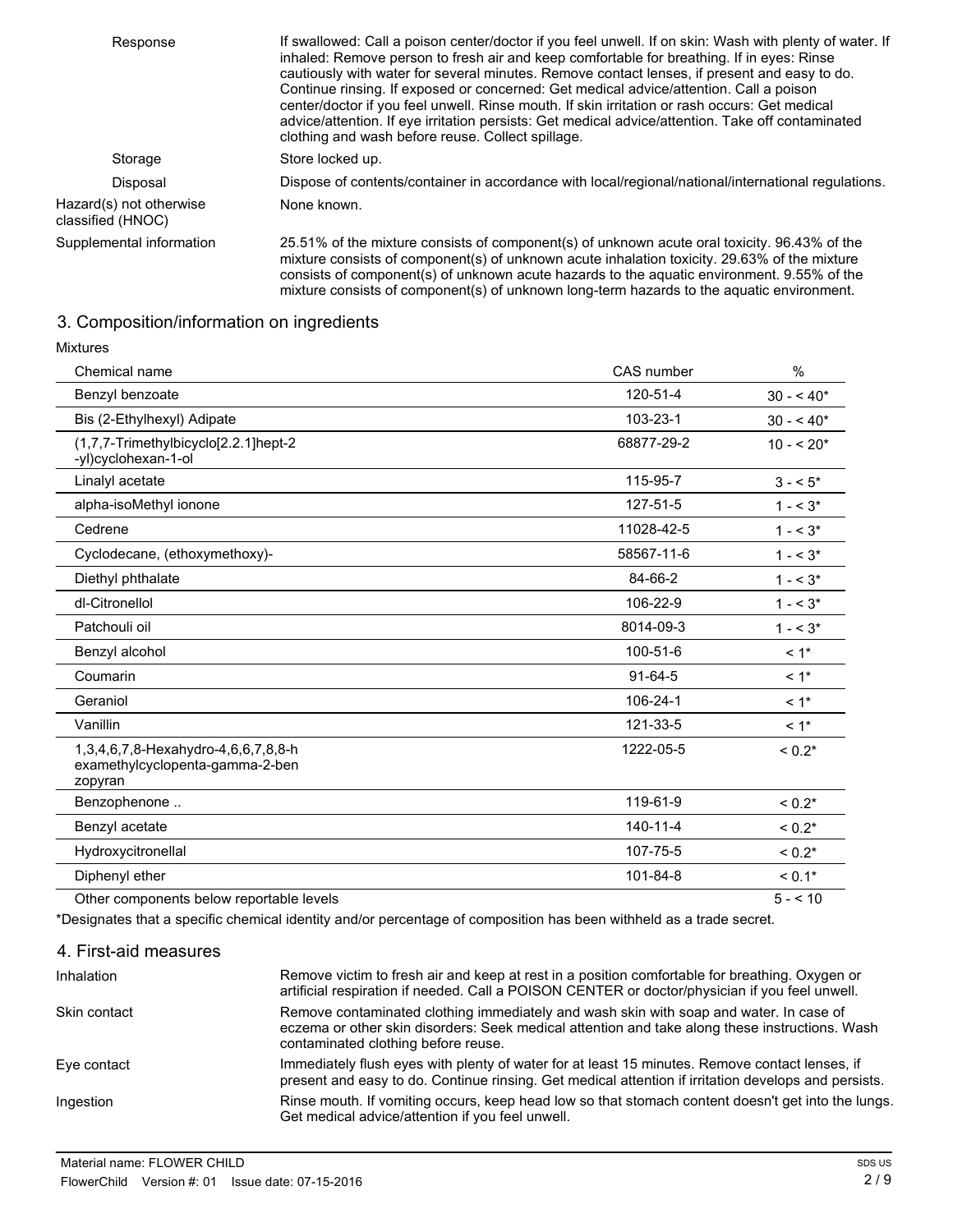| Most important<br>symptoms/effects, acute and<br>delayed                     | Irritation of eyes. Exposed individuals may experience eye tearing, redness, and discomfort. Skin<br>irritation. May cause redness and pain. May cause an allergic skin reaction. Dermatitis. Rash.                                                                             |
|------------------------------------------------------------------------------|---------------------------------------------------------------------------------------------------------------------------------------------------------------------------------------------------------------------------------------------------------------------------------|
| Indication of immediate<br>medical attention and special<br>treatment needed | Provide general supportive measures and treat symptomatically. Keep victim warm. Keep victim<br>under observation. Symptoms may be delayed.                                                                                                                                     |
| General information                                                          | IF exposed or concerned: Get medical advice/attention. Ensure that medical personnel are aware<br>of the material(s) involved, and take precautions to protect themselves. Show this safety data<br>sheet to the doctor in attendance. Wash contaminated clothing before reuse. |
| 5. Fire-fighting measures                                                    |                                                                                                                                                                                                                                                                                 |
| Suitable extinguishing media                                                 | Powder. Foam. Carbon dioxide (CO2).                                                                                                                                                                                                                                             |
| Unsuitable extinguishing<br>media                                            | Do not use water jet as an extinguisher, as this will spread the fire.                                                                                                                                                                                                          |
| Specific hazards arising from<br>the chemical                                | During fire, gases hazardous to health may be formed.                                                                                                                                                                                                                           |
| Special protective equipment<br>and precautions for firefighters             | Self-contained breathing apparatus and full protective clothing must be worn in case of fire.                                                                                                                                                                                   |
| Fire fighting<br>equipment/instructions                                      | Move containers from fire area if you can do so without risk.                                                                                                                                                                                                                   |
| Specific methods                                                             | Use standard firefighting procedures and consider the hazards of other involved materials.                                                                                                                                                                                      |
| General fire hazards                                                         | No unusual fire or explosion hazards noted.                                                                                                                                                                                                                                     |

#### 6. Accidental release measures

| Personal precautions,<br>protective equipment and<br>emergency procedures | Keep unnecessary personnel away. Keep people away from and upwind of spill/leak. Wear<br>appropriate protective equipment and clothing during clean-up. Avoid inhalation of vapors and<br>spray mists. Do not touch damaged containers or spilled material unless wearing appropriate<br>protective clothing. Ensure adequate ventilation. Local authorities should be advised if significant<br>spillages cannot be contained. For personal protection, see section 8 of the SDS.                                                                                                        |
|---------------------------------------------------------------------------|-------------------------------------------------------------------------------------------------------------------------------------------------------------------------------------------------------------------------------------------------------------------------------------------------------------------------------------------------------------------------------------------------------------------------------------------------------------------------------------------------------------------------------------------------------------------------------------------|
| Methods and materials for<br>containment and cleaning up                  | Large Spills: Stop the flow of material, if this is without risk. Dike the spilled material, where this is<br>possible. Cover with plastic sheet to prevent spreading. Absorb in vermiculite, dry sand or earth<br>and place into containers. Prevent entry into waterways, sewer, basements or confined areas.<br>Following product recovery, flush area with water.                                                                                                                                                                                                                     |
|                                                                           | Small Spills: Wipe up with absorbent material (e.g. cloth, fleece). Clean surface thoroughly to<br>remove residual contamination.                                                                                                                                                                                                                                                                                                                                                                                                                                                         |
|                                                                           | Never return spills to original containers for re-use. For waste disposal, see section 13 of the SDS.                                                                                                                                                                                                                                                                                                                                                                                                                                                                                     |
| Environmental precautions                                                 | Avoid release to the environment. Prevent further leakage or spillage if safe to do so. Avoid<br>discharge into drains, water courses or onto the ground. Inform appropriate managerial or<br>supervisory personnel of all environmental releases.                                                                                                                                                                                                                                                                                                                                        |
| 7. Handling and storage                                                   |                                                                                                                                                                                                                                                                                                                                                                                                                                                                                                                                                                                           |
| Precautions for safe handling                                             | Obtain special instructions before use. Do not handle until all safety precautions have been read<br>and understood. Avoid inhalation of vapors and spray mists. Avoid contact with eyes, skin, and<br>clothing. Avoid prolonged exposure. Do not taste or swallow. When using, do not eat, drink or<br>smoke. Should be handled in closed systems, if possible. Use only outdoors or in a well-ventilated<br>area. Wear appropriate personal protective equipment. Wash hands thoroughly after handling.<br>Avoid release to the environment. Observe good industrial hygiene practices. |
| Conditions for safe storage,<br>including any incompatibilities           | Store locked up. Store in original tightly closed container. Store in a well-ventilated place. Store<br>away from incompatible materials (see Section 10 of the SDS).                                                                                                                                                                                                                                                                                                                                                                                                                     |

## 8. Exposure controls/personal protection

| Occupational exposure limits          |                                                                           |                    |        |  |
|---------------------------------------|---------------------------------------------------------------------------|--------------------|--------|--|
| Components                            | US. OSHA Table Z-1 Limits for Air Contaminants (29 CFR 1910.1000)<br>Type | Value              | Form   |  |
| Diphenyl ether (CAS<br>$101 - 84 - 8$ | PEL                                                                       | $7 \text{ mg/m}$ 3 | Vapor. |  |
|                                       |                                                                           | 1 ppm              | Vapor. |  |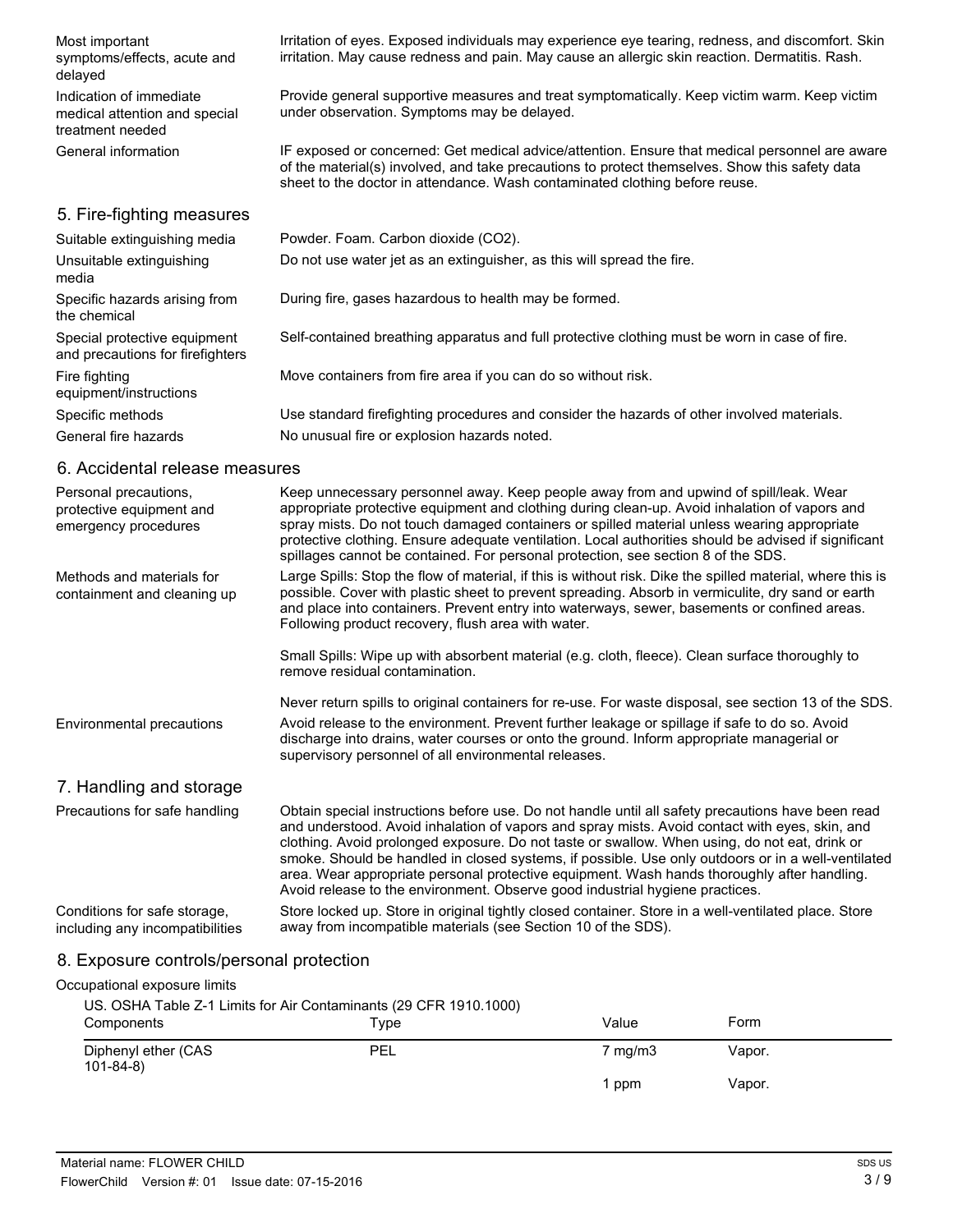| US. ACGIH Threshold Limit Values            |                                                                                                                                                                                                                                                                                                                                                                                                                                                                                                  |                         |        |
|---------------------------------------------|--------------------------------------------------------------------------------------------------------------------------------------------------------------------------------------------------------------------------------------------------------------------------------------------------------------------------------------------------------------------------------------------------------------------------------------------------------------------------------------------------|-------------------------|--------|
| Components                                  | Type                                                                                                                                                                                                                                                                                                                                                                                                                                                                                             | Value                   | Form   |
| Benzyl acetate (CAS<br>$140-11-4)$          | <b>TWA</b>                                                                                                                                                                                                                                                                                                                                                                                                                                                                                       | 10 ppm                  |        |
| Diethyl phthalate (CAS<br>$84-66-2)$        | <b>TWA</b>                                                                                                                                                                                                                                                                                                                                                                                                                                                                                       | $5$ mg/m $3$            |        |
| Diphenyl ether (CAS<br>$101 - 84 - 8$       | <b>STEL</b>                                                                                                                                                                                                                                                                                                                                                                                                                                                                                      | 2 ppm                   | Vapor. |
|                                             | <b>TWA</b>                                                                                                                                                                                                                                                                                                                                                                                                                                                                                       | 1 ppm                   | Vapor. |
| US. NIOSH: Pocket Guide to Chemical Hazards |                                                                                                                                                                                                                                                                                                                                                                                                                                                                                                  |                         |        |
| Components                                  | Type                                                                                                                                                                                                                                                                                                                                                                                                                                                                                             | Value                   | Form   |
| Diethyl phthalate (CAS<br>$84-66-2)$        | <b>TWA</b>                                                                                                                                                                                                                                                                                                                                                                                                                                                                                       | $5$ mg/m $3$            |        |
| Diphenyl ether (CAS<br>$101 - 84 - 8$       | <b>TWA</b>                                                                                                                                                                                                                                                                                                                                                                                                                                                                                       | $7$ mg/m $3$            | Vapor. |
|                                             |                                                                                                                                                                                                                                                                                                                                                                                                                                                                                                  | 1 ppm                   | Vapor. |
|                                             | US. Workplace Environmental Exposure Level (WEEL) Guides                                                                                                                                                                                                                                                                                                                                                                                                                                         |                         |        |
| Components                                  | Type                                                                                                                                                                                                                                                                                                                                                                                                                                                                                             | Value                   |        |
| Benzophenone  (CAS<br>$119-61-9$            | <b>TWA</b>                                                                                                                                                                                                                                                                                                                                                                                                                                                                                       | $0.5$ mg/m $3$          |        |
| Benzyl alcohol (CAS<br>$100 - 51 - 6$       | <b>TWA</b>                                                                                                                                                                                                                                                                                                                                                                                                                                                                                       | 44.2 mg/m3              |        |
| Vanillin (CAS 121-33-5)                     | <b>TWA</b>                                                                                                                                                                                                                                                                                                                                                                                                                                                                                       | 10 ppm<br>$10$ mg/m $3$ |        |
| Biological limit values                     | No biological exposure limits noted for the ingredient(s).                                                                                                                                                                                                                                                                                                                                                                                                                                       |                         |        |
| Appropriate engineering<br>controls         | Good general ventilation (typically 10 air changes per hour) should be used. Ventilation rates<br>should be matched to conditions. If applicable, use process enclosures, local exhaust ventilation,<br>or other engineering controls to maintain airborne levels below recommended exposure limits. If<br>exposure limits have not been established, maintain airborne levels to an acceptable level. Eye<br>wash facilities and emergency shower must be available when handling this product. |                         |        |
|                                             | Individual protection measures, such as personal protective equipment                                                                                                                                                                                                                                                                                                                                                                                                                            |                         |        |
| Eye/face protection                         | Chemical respirator with organic vapor cartridge and full facepiece.                                                                                                                                                                                                                                                                                                                                                                                                                             |                         |        |
| Skin protection                             |                                                                                                                                                                                                                                                                                                                                                                                                                                                                                                  |                         |        |
| Hand protection                             | Wear appropriate chemical resistant gloves. Suitable gloves can be recommended by the glove<br>supplier.                                                                                                                                                                                                                                                                                                                                                                                         |                         |        |
| Other                                       | Wear appropriate chemical resistant clothing. Use of an impervious apron is recommended.                                                                                                                                                                                                                                                                                                                                                                                                         |                         |        |
| Respiratory protection                      | Chemical respirator with organic vapor cartridge and full facepiece.                                                                                                                                                                                                                                                                                                                                                                                                                             |                         |        |
| Thermal hazards                             | Wear appropriate thermal protective clothing, when necessary.                                                                                                                                                                                                                                                                                                                                                                                                                                    |                         |        |
| General hygiene<br>considerations           | Keep away from food and drink. Always observe good personal hygiene measures, such as<br>washing after handling the material and before eating, drinking, and/or smoking. Routinely wash<br>work clothing and protective equipment to remove contaminants. Contaminated work clothing<br>should not be allowed out of the workplace.                                                                                                                                                             |                         |        |
| 9. Physical and chemical properties         |                                                                                                                                                                                                                                                                                                                                                                                                                                                                                                  |                         |        |
| Appearance                                  | Near Colorless to Light Amber                                                                                                                                                                                                                                                                                                                                                                                                                                                                    |                         |        |
| <b>Physical state</b>                       | Liquid.                                                                                                                                                                                                                                                                                                                                                                                                                                                                                          |                         |        |
| $E_{\text{arm}}$                            | <b>biruoi</b> L                                                                                                                                                                                                                                                                                                                                                                                                                                                                                  |                         |        |

| Form                                       | Liquid.                              |
|--------------------------------------------|--------------------------------------|
| Color                                      | Not available.                       |
| Odor                                       | Characteristic of Name               |
| Odor threshold                             | Not available.                       |
| рH                                         | Not available.                       |
| Melting point/freezing point               | $-10.02$ °F ( $-23.34$ °C) estimated |
| Initial boiling point and boiling<br>range | 613.4 °F (323 °C) estimated          |
| Flash point                                | $>$ 212.0 °F ( $>$ 100.0 °C)         |
| Evaporation rate                           | Not available.                       |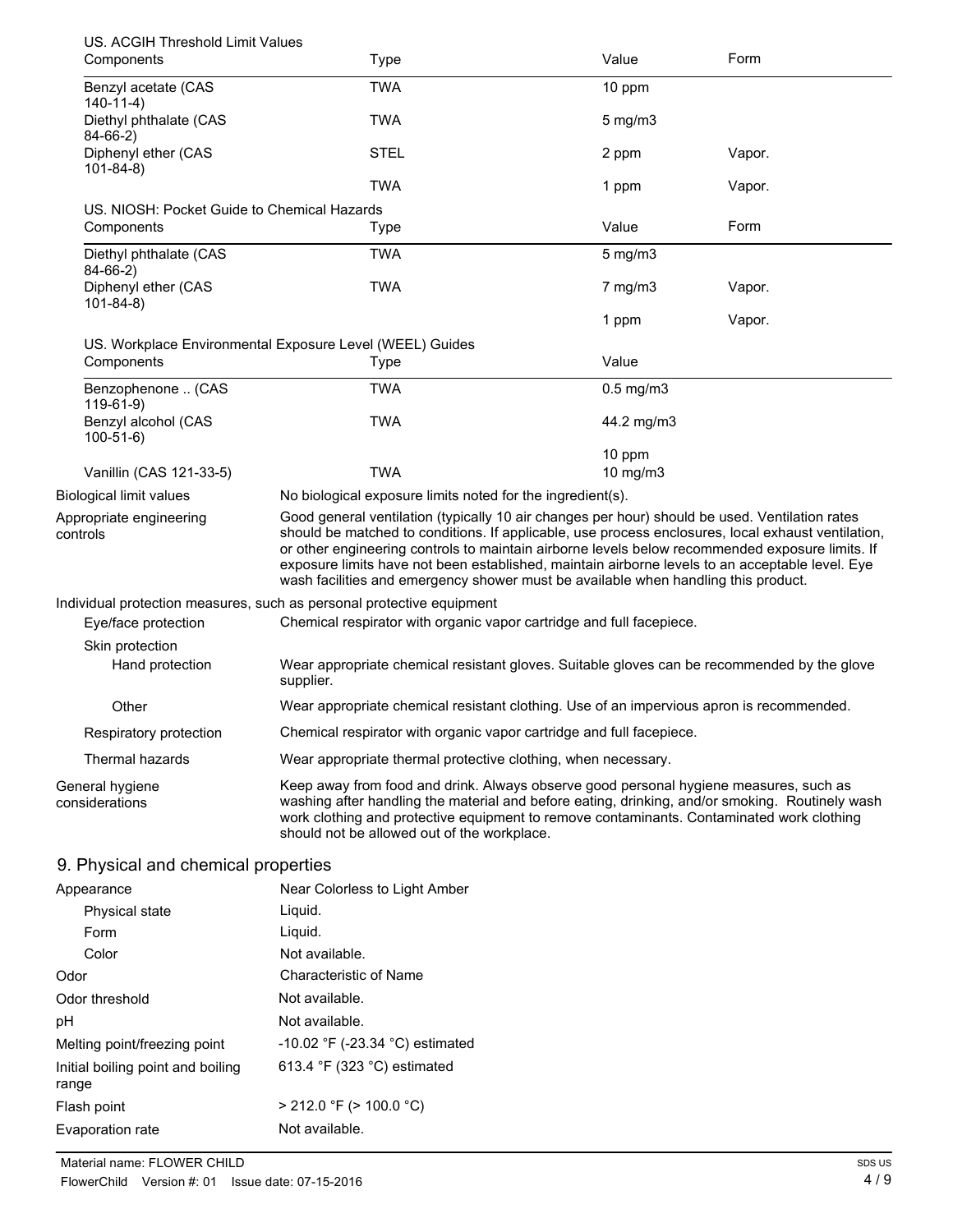| Flammability (solid, gas)                         | Not applicable.                |
|---------------------------------------------------|--------------------------------|
| Upper/lower flammability or explosive limits      |                                |
| Flammability limit - lower<br>(%)                 | Not available.                 |
| Flammability limit - upper<br>(% )                | Not available.                 |
| Explosive limit - lower (%)                       | Not available.                 |
| Explosive limit - upper (%)                       | Not available.                 |
| Vapor pressure                                    | 0.0001 hPa estimated           |
| Vapor density                                     | Not available.                 |
| Relative density                                  | Not available.                 |
| Solubility(ies)                                   |                                |
| Solubility (water)                                | <b>NO</b>                      |
| <b>Partition coefficient</b><br>(n-octanol/water) | Not available.                 |
| Auto-ignition temperature                         | 803.12 °F (428.4 °C) estimated |
| Decomposition temperature                         | Not available.                 |
| Viscosity                                         | Not available.                 |
| Other information                                 |                                |
| Density                                           | 8.40 lbs/gal estimated         |
| <b>Explosive properties</b>                       | Not explosive.                 |
| Hydrocarbons percent                              | Not determined                 |
| Oxidizing properties                              | Not oxidizing.                 |
| Refractive index                                  | 1.4931 - 1.4981                |
| Specific gravity                                  | $0.97 - 1.01$                  |
| VOC (Weight %)                                    | Not determined                 |
| 10 Stability and reactivity                       |                                |

#### 10. Stability and reactivity

| Reactivity                            | The product is stable and non-reactive under normal conditions of use, storage and transport. |
|---------------------------------------|-----------------------------------------------------------------------------------------------|
| Chemical stability                    | Material is stable under normal conditions.                                                   |
| Possibility of hazardous<br>reactions | No dangerous reaction known under conditions of normal use.                                   |
| Conditions to avoid                   | Avoid temperatures exceeding the flash point. Contact with incompatible materials.            |
| Incompatible materials                | Strong oxidizing agents.                                                                      |
| Hazardous decomposition<br>products   | No hazardous decomposition products are known.                                                |

## 11. Toxicological information

| Information on likely routes of exposure                                           |                                                                                                                                                                                                     |
|------------------------------------------------------------------------------------|-----------------------------------------------------------------------------------------------------------------------------------------------------------------------------------------------------|
| Inhalation                                                                         | Harmful if inhaled.                                                                                                                                                                                 |
| Skin contact                                                                       | Causes skin irritation. May cause an allergic skin reaction.                                                                                                                                        |
| Eye contact                                                                        | Causes eye irritation.                                                                                                                                                                              |
| Ingestion                                                                          | Harmful if swallowed.                                                                                                                                                                               |
| Symptoms related to the<br>physical, chemical and<br>toxicological characteristics | Irritation of eyes. Exposed individuals may experience eye tearing, redness, and discomfort. Skin<br>irritation. May cause redness and pain. May cause an allergic skin reaction. Dermatitis. Rash. |
| Information on toxicological effects                                               |                                                                                                                                                                                                     |
| Acute toxicity                                                                     | Harmful if inhaled. Harmful if swallowed. May cause an allergic skin reaction.                                                                                                                      |
| Skin corrosion/irritation                                                          | Causes skin irritation.                                                                                                                                                                             |
| Serious eye damage/eye<br>irritation                                               | Causes eve irritation.                                                                                                                                                                              |
| Respiratory or skin sensitization                                                  |                                                                                                                                                                                                     |
| Respiratory sensitization                                                          | Not a respiratory sensitizer.                                                                                                                                                                       |
| Material name: FLOWER CHILD                                                        | SDS US                                                                                                                                                                                              |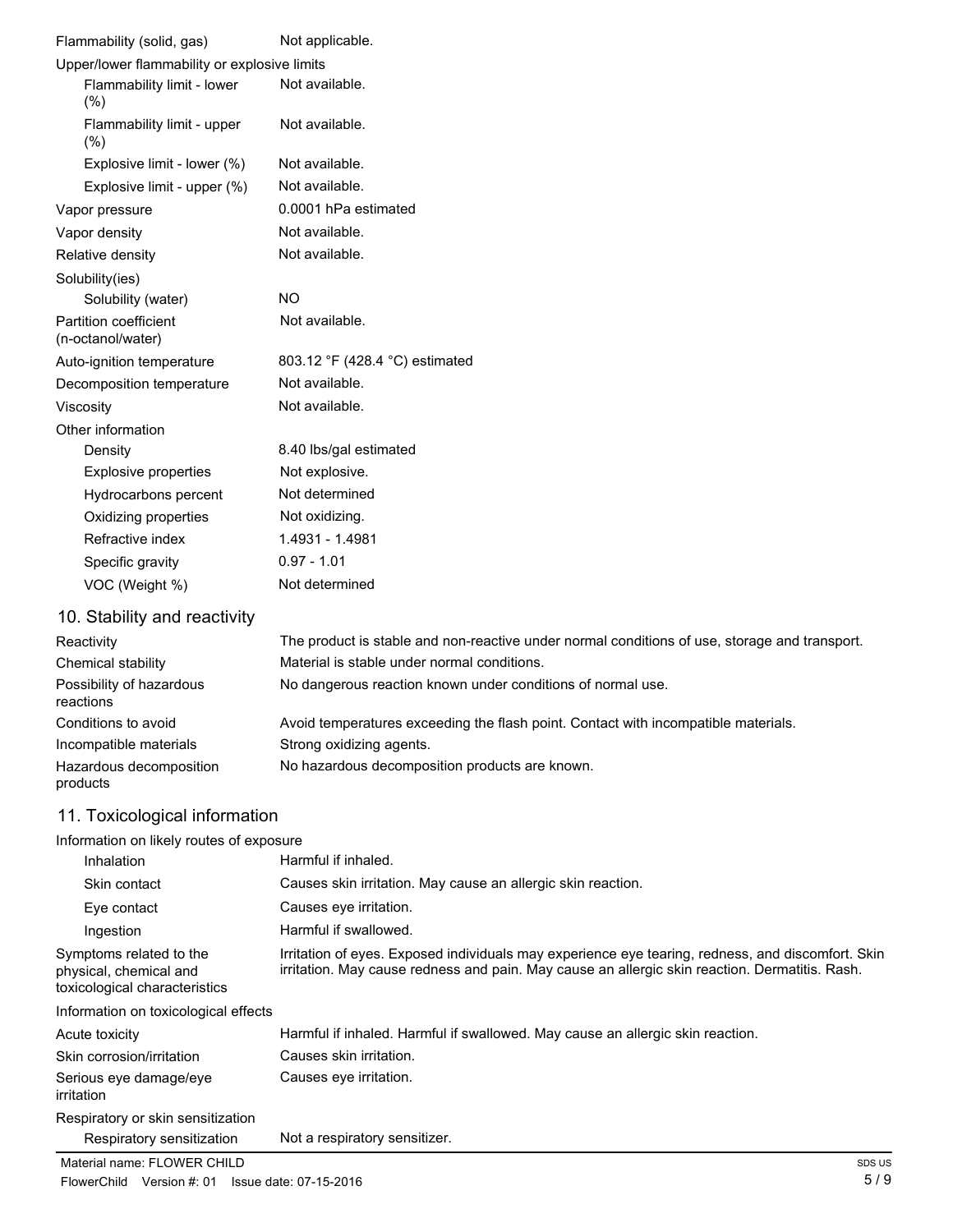| Skin sensitization                                                                                                                                                      | May cause an allergic skin reaction.                                                                                                                                                                                                                                                                                                              |                                                     |                                                                                                                                                                                                     |
|-------------------------------------------------------------------------------------------------------------------------------------------------------------------------|---------------------------------------------------------------------------------------------------------------------------------------------------------------------------------------------------------------------------------------------------------------------------------------------------------------------------------------------------|-----------------------------------------------------|-----------------------------------------------------------------------------------------------------------------------------------------------------------------------------------------------------|
| Germ cell mutagenicity                                                                                                                                                  | No data available to indicate product or any components present at greater than 0.1% are<br>mutagenic or genotoxic.                                                                                                                                                                                                                               |                                                     |                                                                                                                                                                                                     |
| Carcinogenicity                                                                                                                                                         | Suspected of causing cancer.                                                                                                                                                                                                                                                                                                                      |                                                     |                                                                                                                                                                                                     |
| IARC Monographs. Overall Evaluation of Carcinogenicity                                                                                                                  |                                                                                                                                                                                                                                                                                                                                                   |                                                     |                                                                                                                                                                                                     |
| Benzophenone  (CAS 119-61-9)<br>Benzyl acetate (CAS 140-11-4)<br>Bis (2-Ethylhexyl) Adipate (CAS 103-23-1)<br>Coumarin (CAS 91-64-5)<br>Not listed.                     | OSHA Specifically Regulated Substances (29 CFR 1910.1001-1050)                                                                                                                                                                                                                                                                                    | 2B Possibly carcinogenic to humans.                 | 3 Not classifiable as to carcinogenicity to humans.<br>3 Not classifiable as to carcinogenicity to humans.<br>3 Not classifiable as to carcinogenicity to humans.                                   |
| Reproductive toxicity                                                                                                                                                   | This product is not expected to cause reproductive or developmental effects.                                                                                                                                                                                                                                                                      |                                                     |                                                                                                                                                                                                     |
| Specific target organ toxicity -<br>single exposure                                                                                                                     | Not classified.                                                                                                                                                                                                                                                                                                                                   |                                                     |                                                                                                                                                                                                     |
| Specific target organ toxicity -<br>repeated exposure                                                                                                                   | Not classified.                                                                                                                                                                                                                                                                                                                                   |                                                     |                                                                                                                                                                                                     |
| Aspiration hazard                                                                                                                                                       | Not an aspiration hazard.                                                                                                                                                                                                                                                                                                                         |                                                     |                                                                                                                                                                                                     |
| Chronic effects                                                                                                                                                         | Prolonged inhalation may be harmful. Prolonged exposure may cause chronic effects.                                                                                                                                                                                                                                                                |                                                     |                                                                                                                                                                                                     |
| 12. Ecological information                                                                                                                                              |                                                                                                                                                                                                                                                                                                                                                   |                                                     |                                                                                                                                                                                                     |
| Ecotoxicity                                                                                                                                                             | Very toxic to aquatic life. Toxic to aquatic life with long lasting effects.                                                                                                                                                                                                                                                                      |                                                     |                                                                                                                                                                                                     |
| Components                                                                                                                                                              | Species                                                                                                                                                                                                                                                                                                                                           |                                                     | <b>Test Results</b>                                                                                                                                                                                 |
| Diphenyl ether (CAS 101-84-8)<br>Aquatic                                                                                                                                |                                                                                                                                                                                                                                                                                                                                                   |                                                     |                                                                                                                                                                                                     |
| Fish                                                                                                                                                                    | <b>LC50</b><br>variegatus)                                                                                                                                                                                                                                                                                                                        | Sheepshead minnow (Cyprinodon                       | 1.8 - 3.2 mg/l, 96 hours                                                                                                                                                                            |
| Hydroxycitronellal (CAS 107-75-5)                                                                                                                                       |                                                                                                                                                                                                                                                                                                                                                   |                                                     |                                                                                                                                                                                                     |
| Persistence and degradability<br>Bioaccumulative potential                                                                                                              | * Estimates for product may be based on additional component data not shown.<br>No data is available on the degradability of this product.                                                                                                                                                                                                        |                                                     |                                                                                                                                                                                                     |
| Partition coefficient n-octanol / water (log Kow)<br>Benzyl acetate<br>Benzyl alcohol<br>Benzyl benzoate<br>Coumarin<br>Diethyl phthalate<br>Diphenyl ether<br>Vanillin |                                                                                                                                                                                                                                                                                                                                                   | 1.96<br>1.1<br>3.97<br>1.39<br>2.47<br>4.21<br>1.37 |                                                                                                                                                                                                     |
| Mobility in soil                                                                                                                                                        | No data available.                                                                                                                                                                                                                                                                                                                                |                                                     |                                                                                                                                                                                                     |
| Other adverse effects                                                                                                                                                   | No other adverse environmental effects (e.g. ozone depletion, photochemical ozone creation<br>potential, endocrine disruption, global warming potential) are expected from this component.                                                                                                                                                        |                                                     |                                                                                                                                                                                                     |
| 13. Disposal considerations                                                                                                                                             |                                                                                                                                                                                                                                                                                                                                                   |                                                     |                                                                                                                                                                                                     |
| Disposal instructions                                                                                                                                                   | Collect and reclaim or dispose in sealed containers at licensed waste disposal site. Do not allow<br>this material to drain into sewers/water supplies. Do not contaminate ponds, waterways or ditches<br>with chemical or used container. Dispose of contents/container in accordance with<br>local/regional/national/international regulations. |                                                     |                                                                                                                                                                                                     |
| Local disposal regulations                                                                                                                                              | Dispose in accordance with all applicable regulations.                                                                                                                                                                                                                                                                                            |                                                     |                                                                                                                                                                                                     |
| Hazardous waste code                                                                                                                                                    | The waste code should be assigned in discussion between the user, the producer and the waste<br>disposal company.                                                                                                                                                                                                                                 |                                                     |                                                                                                                                                                                                     |
| Waste from residues / unused<br>products                                                                                                                                | Dispose of in accordance with local regulations. Empty containers or liners may retain some<br>product residues. This material and its container must be disposed of in a safe manner (see:<br>Disposal instructions).                                                                                                                            |                                                     |                                                                                                                                                                                                     |
| Contaminated packaging                                                                                                                                                  | disposal.                                                                                                                                                                                                                                                                                                                                         |                                                     | Since emptied containers may retain product residue, follow label warnings even after container is<br>emptied. Empty containers should be taken to an approved waste handling site for recycling or |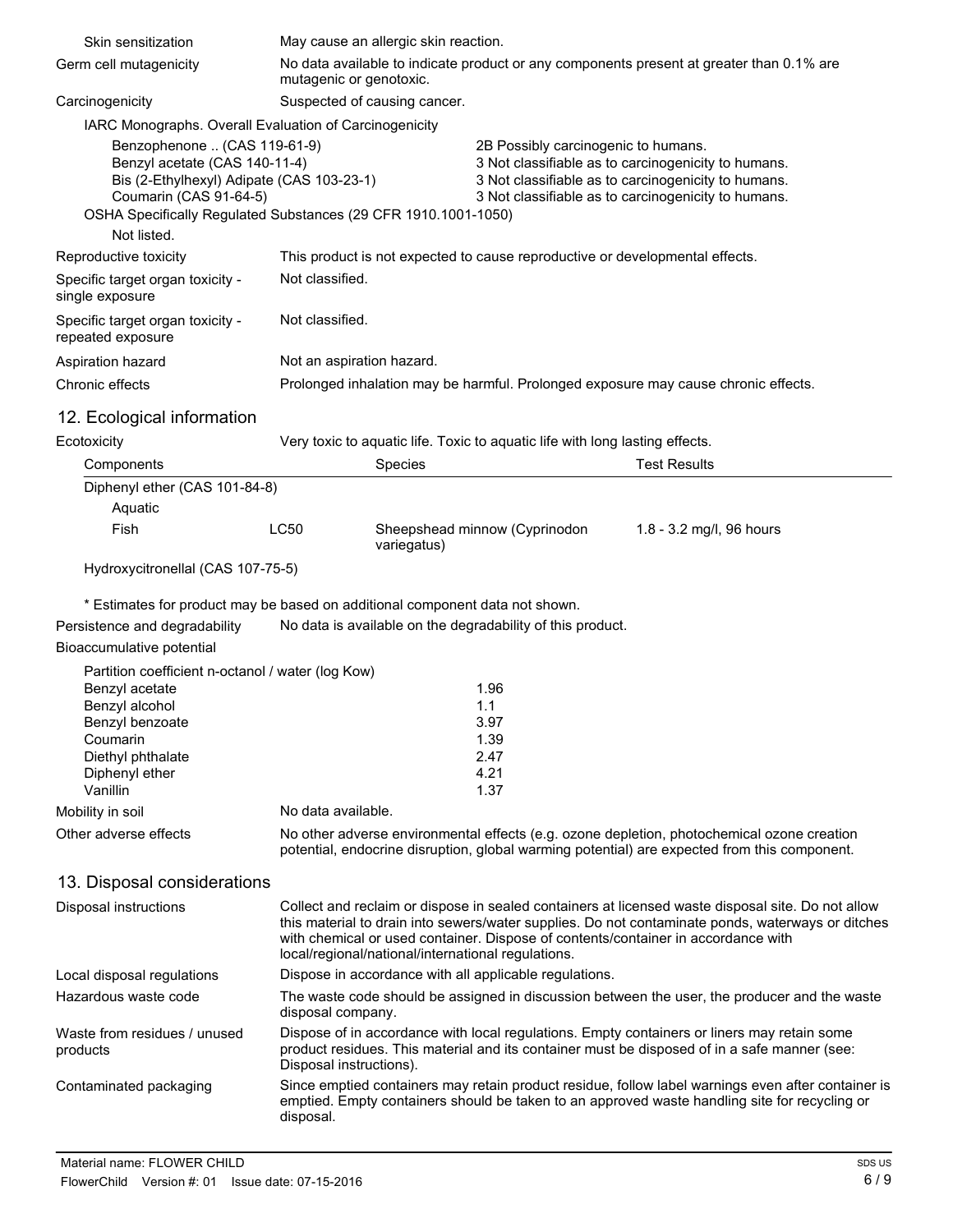## 14. Transport information

#### DOT

Not regulated as dangerous goods.

#### IATA

| UN number                                             | <b>UN3082</b>                                                           |
|-------------------------------------------------------|-------------------------------------------------------------------------|
| UN proper shipping name                               | Environmentally hazardous substance, liquid, n.o.s. (Benzyl benzoate)   |
| Transport hazard class(es)                            |                                                                         |
| Class                                                 | 9                                                                       |
| Subsidiary risk                                       |                                                                         |
| Packing group                                         | Ш                                                                       |
| Environmental hazards                                 | Yes                                                                     |
| <b>ERG Code</b>                                       | 9L                                                                      |
| Special precautions for user<br>Other information     | Read safety instructions, SDS and emergency procedures before handling. |
| Passenger and cargo<br>aircraft                       | Allowed.                                                                |
| Cargo aircraft only                                   | Allowed.                                                                |
| <b>IMDG</b>                                           |                                                                         |
| UN number                                             | <b>UN3082</b>                                                           |
| UN proper shipping name<br>Transport hazard class(es) | ENVIRONMENTALLY HAZARDOUS SUBSTANCE, LIQUID, N.O.S. (Benzyl benzoate)   |
| Class                                                 | 9                                                                       |
| Subsidiary risk                                       |                                                                         |
| Packing group                                         | Ш                                                                       |
| Environmental hazards                                 |                                                                         |
| Marine pollutant                                      | Yes                                                                     |
| F <sub>m</sub> S                                      | $F-A, S-F$                                                              |
| Special precautions for user                          | Read safety instructions, SDS and emergency procedures before handling. |
| Transport in bulk according to                        | Not established.                                                        |
| Annex II of MARPOL 73/78 and                          |                                                                         |
| the IBC Code                                          |                                                                         |

#### IATA; IMDG



Marine pollutant



General information IMDG Regulated Marine Pollutant.

## 15. Regulatory information

US federal regulations

This product is a "Hazardous Chemical" as defined by the OSHA Hazard Communication Standard, 29 CFR 1910.1200.

TSCA Section 12(b) Export Notification (40 CFR 707, Subpt. D)

Benzophenone .. (CAS 119-61-9) 0.1 % One-Time Export Notification only.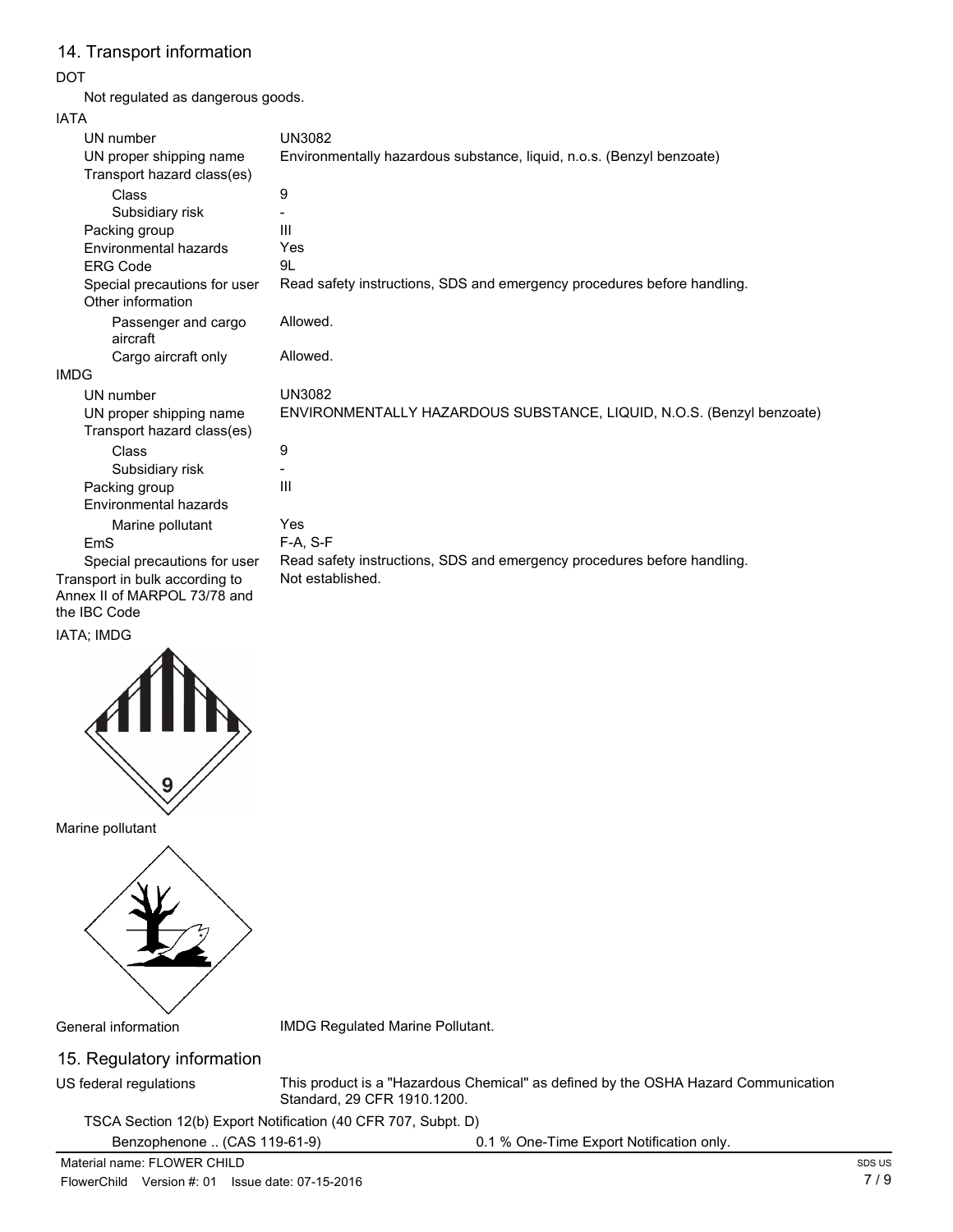| CERCLA Hazardous Substance List (40 CFR 302.4)                                                                                                                                                            |                                                                                                                      |                                                                                                                        |                                  |
|-----------------------------------------------------------------------------------------------------------------------------------------------------------------------------------------------------------|----------------------------------------------------------------------------------------------------------------------|------------------------------------------------------------------------------------------------------------------------|----------------------------------|
| Diethyl phthalate (CAS 84-66-2)<br>SARA 304 Emergency release notification                                                                                                                                |                                                                                                                      | Listed.                                                                                                                |                                  |
| Not regulated.<br>OSHA Specifically Regulated Substances (29 CFR 1910.1001-1050)<br>Not listed.                                                                                                           |                                                                                                                      |                                                                                                                        |                                  |
| Superfund Amendments and Reauthorization Act of 1986 (SARA)<br>Hazard categories                                                                                                                          | Immediate Hazard - Yes<br>Delayed Hazard - Yes<br>Fire Hazard - No<br>Pressure Hazard - No<br>Reactivity Hazard - No |                                                                                                                        |                                  |
| SARA 302 Extremely hazardous substance<br>Not listed.                                                                                                                                                     |                                                                                                                      |                                                                                                                        |                                  |
| SARA 311/312 Hazardous<br>chemical                                                                                                                                                                        | No.                                                                                                                  |                                                                                                                        |                                  |
| SARA 313 (TRI reporting)<br>Not regulated.                                                                                                                                                                |                                                                                                                      |                                                                                                                        |                                  |
| Other federal regulations                                                                                                                                                                                 |                                                                                                                      |                                                                                                                        |                                  |
| Clean Air Act (CAA) Section 112 Hazardous Air Pollutants (HAPs) List                                                                                                                                      |                                                                                                                      |                                                                                                                        |                                  |
| Not regulated.<br>Clean Air Act (CAA) Section 112(r) Accidental Release Prevention (40 CFR 68.130)                                                                                                        |                                                                                                                      |                                                                                                                        |                                  |
| Not regulated.                                                                                                                                                                                            |                                                                                                                      |                                                                                                                        |                                  |
| Safe Drinking Water Act<br>(SDWA)                                                                                                                                                                         | Not regulated.                                                                                                       |                                                                                                                        |                                  |
| US state regulations                                                                                                                                                                                      |                                                                                                                      |                                                                                                                        |                                  |
|                                                                                                                                                                                                           |                                                                                                                      | US. California Controlled Substances. CA Department of Justice (California Health and Safety Code Section 11100)       |                                  |
| Not listed.<br>(a)                                                                                                                                                                                        |                                                                                                                      | US. California. Candidate Chemicals List. Safer Consumer Products Regulations (Cal. Code Regs, tit. 22, 69502.3, subd. |                                  |
| Benzophenone  (CAS 119-61-9)<br>Bis (2-Ethylhexyl) Adipate (CAS 103-23-1)<br>Diethyl phthalate (CAS 84-66-2)<br>US. Massachusetts RTK - Substance List<br>Benzyl alcohol (CAS 100-51-6)                   |                                                                                                                      |                                                                                                                        |                                  |
| Bis (2-Ethylhexyl) Adipate (CAS 103-23-1)<br>Diethyl phthalate (CAS 84-66-2)<br>Diphenyl ether (CAS 101-84-8)                                                                                             |                                                                                                                      |                                                                                                                        |                                  |
| US. New Jersey Worker and Community Right-to-Know Act                                                                                                                                                     |                                                                                                                      |                                                                                                                        |                                  |
| Benzyl acetate (CAS 140-11-4)<br>Bis (2-Ethylhexyl) Adipate (CAS 103-23-1)<br>Diethyl phthalate (CAS 84-66-2)<br>Diphenyl ether (CAS 101-84-8)<br>US. Pennsylvania Worker and Community Right-to-Know Law |                                                                                                                      |                                                                                                                        |                                  |
| Benzyl alcohol (CAS 100-51-6)<br>Bis (2-Ethylhexyl) Adipate (CAS 103-23-1)<br>Diethyl phthalate (CAS 84-66-2)<br>Diphenyl ether (CAS 101-84-8)<br>US. Rhode Island RTK                                    |                                                                                                                      |                                                                                                                        |                                  |
| Diethyl phthalate (CAS 84-66-2)                                                                                                                                                                           |                                                                                                                      |                                                                                                                        |                                  |
| US. California Proposition 65                                                                                                                                                                             |                                                                                                                      | WARNING: This product contains a chemical known to the State of California to cause cancer.                            |                                  |
|                                                                                                                                                                                                           | US - California Proposition 65 - CRT: Listed date/Carcinogenic substance                                             |                                                                                                                        |                                  |
| Benzophenone  (CAS 119-61-9)                                                                                                                                                                              |                                                                                                                      | Listed: June 22, 2012                                                                                                  |                                  |
| International Inventories                                                                                                                                                                                 |                                                                                                                      |                                                                                                                        |                                  |
| Country(s) or region                                                                                                                                                                                      | Inventory name                                                                                                       |                                                                                                                        | On inventory or exempt (yes/no)* |
| Australia                                                                                                                                                                                                 | Australian Inventory of Chemical Substances (AICS)                                                                   |                                                                                                                        | Yes                              |